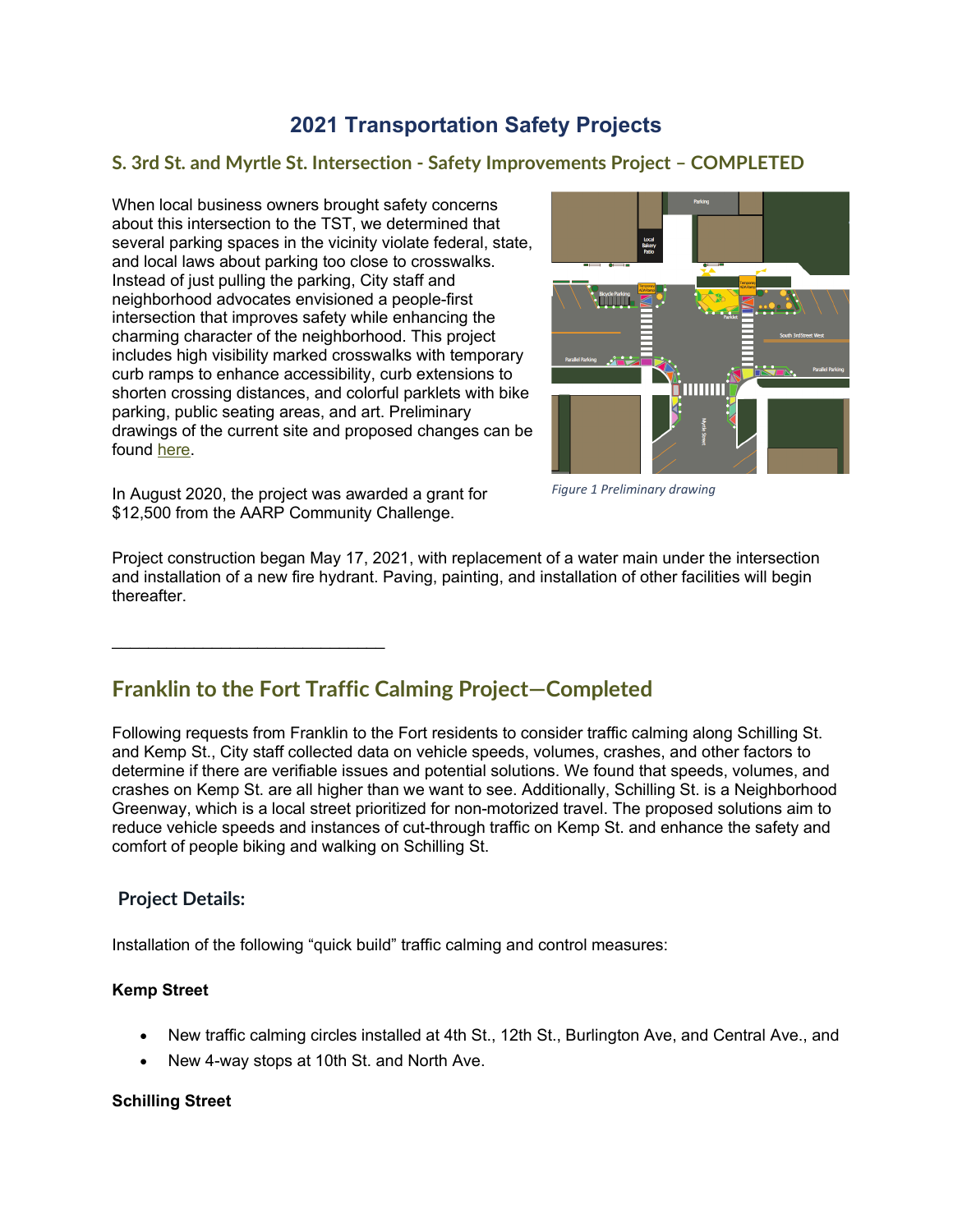- New traffic calming circles at 5th St., 13th St., Strand Ave, and Sussex Ave, and
- New bulb outs at 4th St., 12th St., and Central Ave.

#### [Project Map \(Installation Types & Locations\)](http://www.ci.missoula.mt.us/DocumentCenter/View/56591/Kemp-Shilling-Traffic-Calming)

\_\_\_\_\_\_\_\_\_\_\_\_\_\_\_\_\_\_\_\_\_\_\_\_\_\_\_\_\_\_\_\_\_

**Project Dates:** Installation is expected to begin the week of June 1, 2021, and is weather dependent.

**Project Contact:** Ben Weiss, Senior Transportation Planner, (406) 552-6352 or [WeissB@ci.missoula.mt.us](mailto:WeissB@ci.missoula.mt.us)

## **Missoula Avenue Traffic Calming Project—Completed**

The Public Works & Mobility Department will be performing pavement maintenance work on Missoula Ave. this summer. Several neighbors have expressed concerns about safety for people who bike and walk on Missoula Ave., and the existing conditions (one northbound travel lane, bike lanes in each direction, and no pedestrian facilities) may not provide adequate space for all users. It is beneficial to address these issues when maintenance happens.

### **Project Details:**

Following the milling and paving work on Missoula Ave., Public Works & Mobility is proposing a new configuration along with traffic calming features.

- Instead of a bike lane and a travel lane in the northbound direction, we are proposing a northbound travel lane that is shared by people driving and biking on the east side of the street. It will be 10 feet wide (as narrow as we can go) and will include shared lane markings ("sharrows").
- To the west of this lane we are proposing a space designated for bi-directional pedestrian traffic and southbound bicycle traffic.
- Additionally, we are proposing installing four raised speed tables along Missoula Ave. in the shared northbound lane. These traffic calming features will be well-marked and will have delineators alongside to keep drivers from veering into the pedestrian space to avoid the speed tables.

Sneed Table Concent Design



Width varies between just under 20°to over 23°. Shared NB driving<br>lane will be 10° wide with a 2° shoulder/shy zone to the east.<br>Pedestrian area will be have the remainder of the space and be 8+".

Speed hump is at least 12"long, with the tapered slopes running at a<br>ratio of 1:6 up to a height of 3:5 - 4". The speed hump should only<br>traverse the driving lane due to ADA and not wanting to put an<br>unlighted obstacte in



#### **Approximate Speed Table Locations**

1693 Missoula Ave<br>1909 Missoula Ave<br>2020 Missoula Ave 2020 Missoula Ave